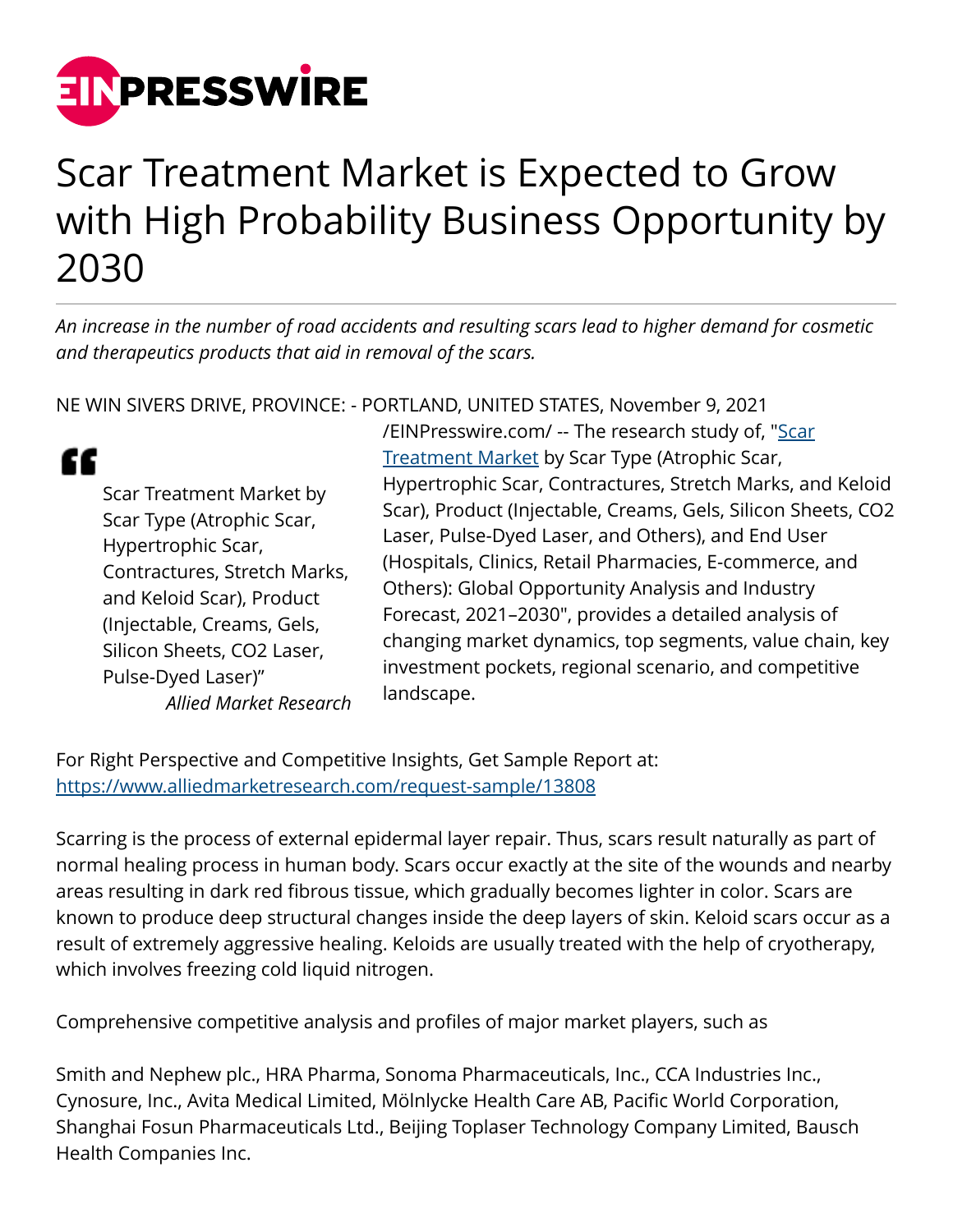COVID-19 scenario analysis:

The ongoing covid-19 pandemic is fuelling the Scar Treatment industry. This is attributed due to the immense increase of covid-19 testing activities on the global diagnostics system. The demand for vaccine development for covid-19 has resulted in research towards covid-19 vaccine which has also boosted the market growth. For instance, in March 2020, Indian scientists has reveal microscopic images of novel coronavirus.

The high demand covid-19 testing and diagnostics have increased extensive investments towards addition to applications in vaccine research in the pharmaceutical sector which has also contributed towards the growth of the Scar Treatment Market.

Detailed COVID-19 Impact Analysis on Market: [https://www.alliedmarketresearch.com/request](https://www.alliedmarketresearch.com/request-for-customization/13808?reqfor=covid)[for-customization/13808?reqfor=covid](https://www.alliedmarketresearch.com/request-for-customization/13808?reqfor=covid)

Key Benefits of the Report

1) This study presents the analytical depiction of the scar treatment industry along with the current trends and future estimations to determine the imminent investment pockets.

2) The report presents information related to key drivers, restraints, and opportunities along with a detailed analysis of the scar treatment market share.

3) The current market is quantitatively analyzed from 2020 to 2030 to highlight the scar treatment market growth scenario.

Questions Answered in the Scar Treatment Report

Which are the leading players active in the scar treatment market? How is each segment of the market expected to grow during the forecast period? What are the adoption trends for the scar treatment market in emerging economies and established economies across the world? What are the current trends that will influence the market in the next few years? What are the driving factors, restraints, and opportunities of the scar treatment market? What future projections would help in taking further strategic steps? What are the impacts of COVID-19 in the industry? What is scar treatment? What is the scar treatment market prediction in the future? What are the current trends and predicted trends?

Make Purchase Inquiry@<https://www.alliedmarketresearch.com/purchase-enquiry/13808>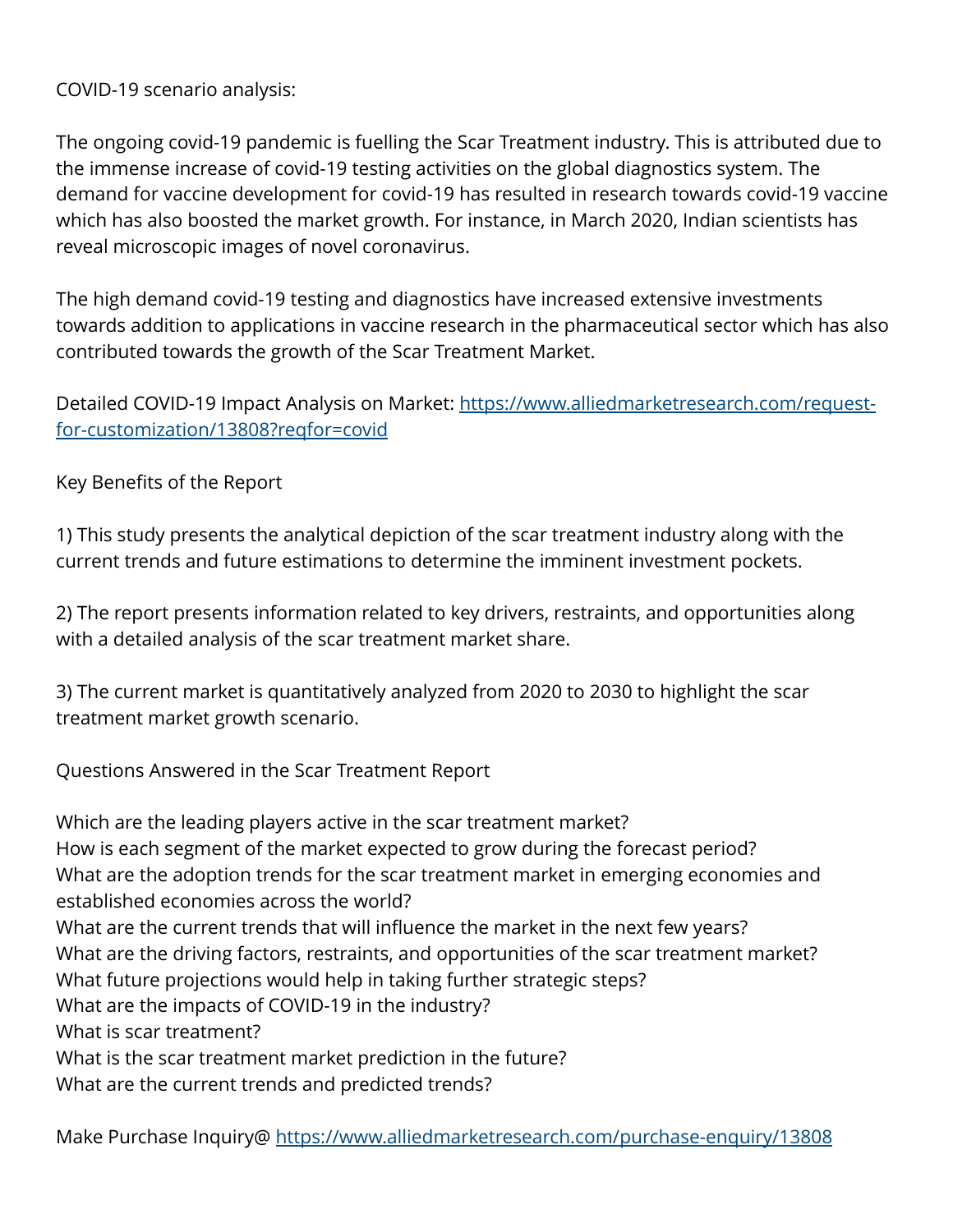Sign up for Avenue subscription to access more than 12,000+ company profiles and 2,000+ niche industry market research reports at \$699 per month, per seat. For a year, the client needs to purchase minimum 2 seat plan.

Request for 14 days free trial:<https://www.alliedmarketresearch.com/avenue/trial/starter>

"We have also published few syndicated market studies in the similar area that might be of your interest. Below are the report title for your reference, considering Impact of Covid-19 Over This Market which will help you to assess aftereffects of pandemic on short-term and long-term growth trends of this market."

Trending Upcoming Reports in Healthcare Industry (Book Now with 10% Discount):

[Dementia Drugs Market – Opportunity & Industry Forecast, 2030](https://www.alliedmarketresearch.com/dementia-drugs-market-A12014) [Computational Biology Market – Opportunity & Industry Forecast, 2030](https://www.alliedmarketresearch.com/computational-biology-market-A11921)

## About Us

Allied Market Research (AMR) is a full-service market research and business-consulting wing of Allied Analytics LLP based in Portland, Oregon. Allied Market Research provides global enterprises as well as medium and small businesses with unmatched quality of "Market Research Reports" and "Business Intelligence Solutions." AMR has a targeted view to provide business insights and consulting to assist its clients to make strategic business decisions and achieve sustainable growth in their respective market domain.

Pawan Kumar, the CEO of Allied Market Research, is leading the organization toward providing high-quality data and insights. We are in professional corporate relations with various companies and this helps us in digging out market data that helps us generate accurate research data tables and confirms utmost accuracy in our market forecasting. Each and every data presented in the reports published by us is extracted through primary interviews with top officials from leading companies of domain concerned. Our secondary data procurement methodology includes deep online and offline research and discussion with knowledgeable professionals and analysts in the industry.

David Correa Allied Analytics LLP +1 503-894-6022 [email us here](http://www.einpresswire.com/contact_author/3193767) Visit us on social media: [Facebook](https://www.facebook.com/alliedmarketresearch/) **[Twitter](https://twitter.com/allied_mr)**